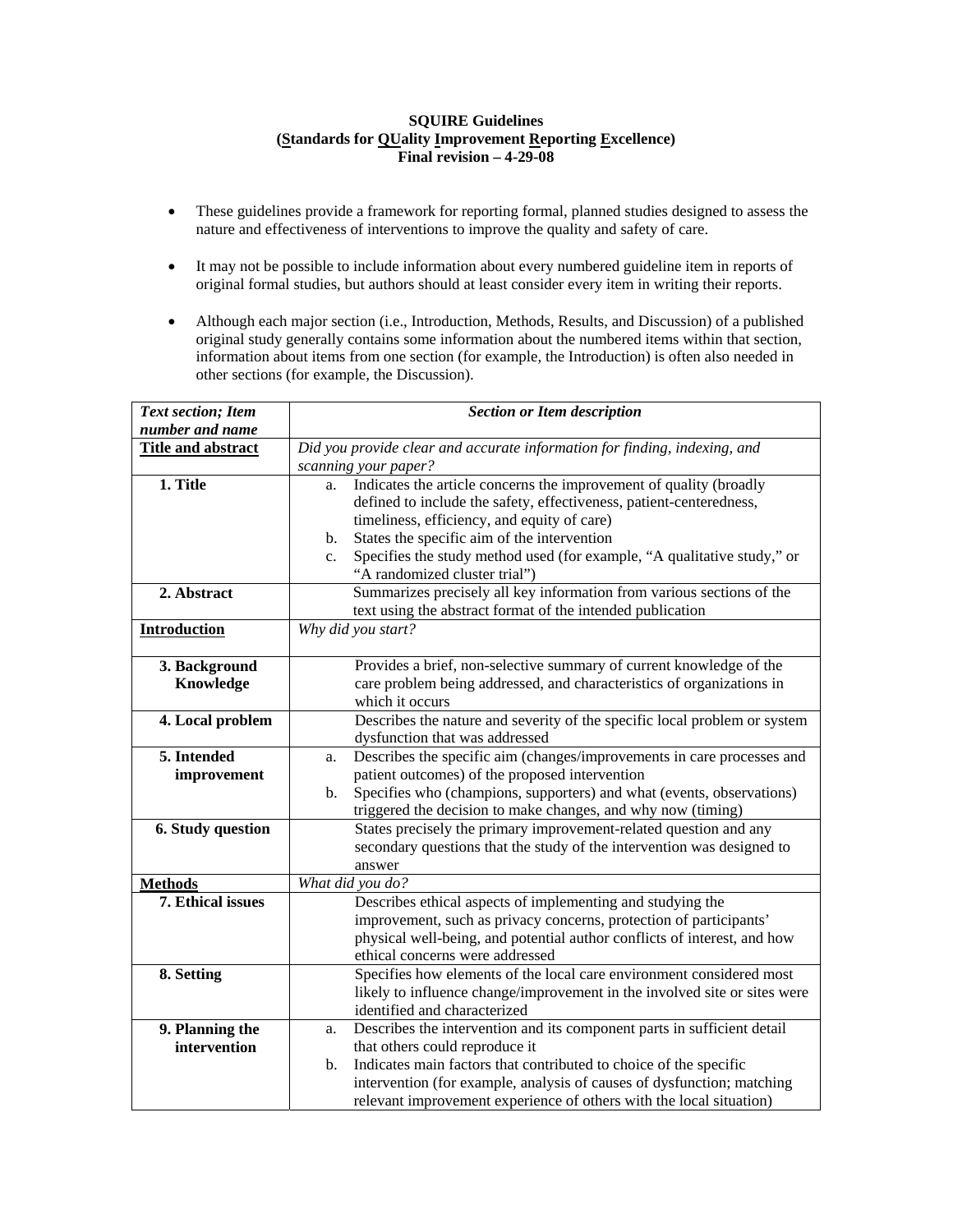| <b>Text section; Item</b> | <b>Section or Item description</b>                                                |
|---------------------------|-----------------------------------------------------------------------------------|
| number and name           |                                                                                   |
| <b>Planning the</b>       | Outlines initial plans for how the intervention was to be implemented:<br>c.      |
| intervention              | e.g., what was to be done (initial steps; functions to be accomplished by         |
| (continued)               | those steps; how tests of change would be used to modify intervention),           |
|                           | and by whom (intended roles, qualifications, and training of staff)               |
|                           |                                                                                   |
| 10. Planning the          | Outlines plans for assessing how well the intervention was implemented<br>a.      |
| study of the              | (dose or intensity of exposure)                                                   |
| intervention              | Describes mechanisms by which intervention components were expected<br>b.         |
|                           | to cause changes, and plans for testing whether those mechanisms were             |
|                           | effective                                                                         |
|                           | Identifies the study design (for example, observational, quasi-<br>c.             |
|                           | experimental, experimental) chosen for measuring impact of the                    |
|                           | intervention on primary and secondary outcomes, if applicable                     |
|                           | Explains plans for implementing essential aspects of the chosen study<br>d.       |
|                           | design, as described in publication guidelines for specific designs, if           |
|                           | applicable (see, for example, www.equator-network.org)                            |
|                           | Describes aspects of the study design that specifically concerned internal<br>e.  |
|                           | validity (integrity of the data) and external validity (generalizability)         |
| 11. Methods of            | Describes instruments and procedures (qualitative, quantitative, or<br>a.         |
| evaluation                | mixed) used to assess a) the effectiveness of implementation, b) the              |
|                           | contributions of intervention components and context factors to                   |
|                           | effectiveness of the intervention, and c) primary and secondary outcomes          |
|                           | Reports efforts to validate and test reliability of assessment instruments<br>b.  |
|                           | Explains methods used to assure data quality and adequacy (for example,<br>c.     |
|                           | blinding; repeating measurements and data extraction; training in data            |
|                           | collection; collection of sufficient baseline measurements)                       |
| 12. Analysis              | Provides details of qualitative and quantitative (statistical) methods used<br>a. |
|                           | to draw inferences from the data                                                  |
|                           | Aligns unit of analysis with level at which the intervention was<br>b.            |
|                           | implemented, if applicable                                                        |
|                           | Specifies degree of variability expected in implementation, change<br>c.          |
|                           | expected in primary outcome (effect size), and ability of study design            |
|                           | (including size) to detect such effects                                           |
|                           | Describes analytic methods used to demonstrate effects of time as a<br>d.         |
|                           | variable (for example, statistical process control)                               |
| <b>Results</b>            | What did you find?                                                                |
| 13. Outcomes              | a) Nature of setting and improvement intervention                                 |
|                           | i. Characterizes relevant elements of setting or settings (for example,           |
|                           | geography, physical resources, organizational culture, history of change          |
|                           | efforts), and structures and patterns of care (for example, staffing,             |
|                           | leadership) that provided context for the intervention                            |
|                           | ii. Explains the actual course of the intervention (for example, sequence of      |
|                           | steps, events or phases; type and number of participants at key points),          |
|                           | preferably using a time-line diagram or flow chart                                |
|                           | iii. Documents degree of success in implementing intervention components          |
|                           | iv. Describes how and why the initial plan evolved, and the most important        |
|                           | lessons learned from that evolution, particularly the effects of internal         |
|                           | feedback from tests of change (reflexiveness)                                     |
|                           | b) Changes in processes of care and patient outcomes associated with the          |
|                           | intervention                                                                      |
|                           | i. Presents data on changes observed in the care delivery process                 |
|                           | ii. Presents data on changes observed in measures of patient outcome (for         |
|                           | example, morbidity, mortality, function, patient/staff satisfaction, service      |
|                           | utilization, cost, care disparities)                                              |